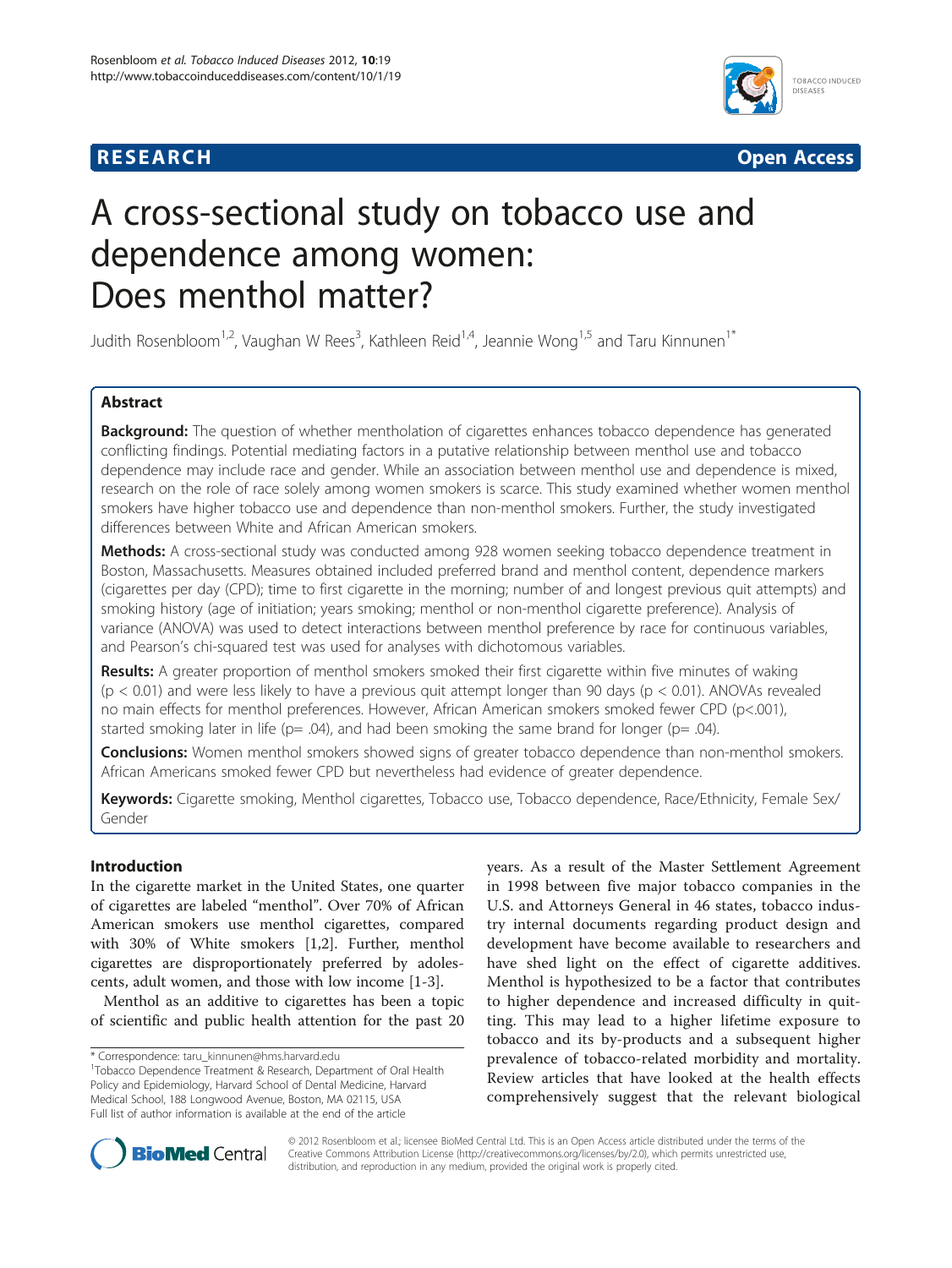systems, namely the cardiovascular and respiratory systems, may be themselves affected by the menthol additive [[4](#page-4-0),[5](#page-4-0)].

The significance of menthol as a cigarette additive was recognized in 2009 with The Family Smoking Prevention and Tobacco Control Act, giving the Food and Drug Administration (FDA) the authority to regulate tobacco products [[6](#page-4-0)]. The Tobacco Products Scientific Advisory Committee for the FDA has stated that menthol is not simply a flavoring additive. Because of its ability to mask smoke harshness and irritation from nicotine, menthol has become a popular cigarette choice, especially among African Americans and youth. While menthol cigarettes are not widely used in Europe, the EU Scientific Committee on Emerging and Newly Identified Health Risks is also reviewing menthol as a harmful additive in tobacco products.

While there are no current regulations in place regarding menthol, research has continued to point to its contribution to tobacco use initiation, dependence and related morbidity. Tobacco Induced Diseases published a supplement in May 2011, consisting of seven papers reviewing the literature. It concluded that menthol is a biologically active compound which has primary actions, as well as secondary effects in conjunction with nicotine. However, much of the data on related topics were inconclusive [\[3,4,7](#page-4-0)-[11\]](#page-4-0).

Some studies have shown African Americans to be more nicotine-dependent than White smokers [\[12-15\]](#page-4-0). African Americans have lower cessation rates even after accounting for socioeconomic and demographic factors [[16](#page-4-0)]. One study found that African Americans are more likely than Whites to report both strong motivation to quit and unsuccessful quit attempts in the past year [[12](#page-4-0)], suggesting that they experience more difficulty quitting. This study also found that African Americans are more likely to smoke their first cigarette within ten minutes of waking up, indicating greater tobacco dependence. Finally, despite lighter smoking patterns, African Americans have higher blood serum levels of cotinine, a nicotine metabolite that serves as an indicator of nicotine exposure and dependence [[13,17](#page-4-0)-[19](#page-4-0)]. Research specifically on cigarette mentholation and tobacco dependence, independent of race, is limited and has generated mixed results. To better understand the relationship between tobacco use and dependence, other measures in addition to CPD, such as time to first cigarette, number and length of previous quit attempts, and salivary or blood biomarkers, need to be assessed [[15,20](#page-4-0)].

When gender is considered as a factor, the data on menthol cigarettes, dependence, and morbidity becomes even less clear, as women smokers in the US are more likely than male smokers to choose menthol [\[2,3,21](#page-4-0)]. Further research examining the relationship between salivary cotinine levels and CPD among African Americans, Whites, men and

women has shown differences between the races and genders. Kinnunen and colleagues found a positive correlation between salivary cotinine levels and CPD among men and women, both African American and White, but this relationship was restricted to non-menthol smokers. Among menthol smokers, there was only a significant positive correlation between salivary cotinine and CPD for White men. Thus, menthol may have a differential effect on smokers depending on their race and gender [\[15,20\]](#page-4-0).

Research around tobacco use and dependence is important because tobacco-attributable illnesses account for approximately 440,000 deaths in the United States [\[22\]](#page-4-0) and 5.4 million deaths worldwide each year [\[23](#page-4-0)]. Tobacco use is the leading preventable cause of morbidity and mortality. In the United States, African Americans bear a disproportionate burden of smoking-related illnesses. It has been speculated that cigarette mentholation may increase health risks by enhancing tobacco dependence in menthol smokers [\[15,24-26\]](#page-4-0). Even though African Americans smoke fewer cigarettes per day than Whites, they have higher rates of tobacco-related cancers, heart disease, and stroke [[14,27,28\]](#page-4-0) and may be more nicotine-dependent [\[12-15](#page-4-0)]. Alternatively, menthol may affect the metabolism of nicotine and other cigarette smoke constituents, thus altering smoking habits or the toxicity of cigarette compounds [\[29](#page-5-0)]. Although menthol itself may be broken down into harmful products during combustion [\[29-31](#page-5-0)], one review of the scientific literature concluded that cigarette mentholation confers only limited toxicological effects that do not increase smoking-related health risks [\[32\]](#page-5-0). A systematic review regarding lung cancer found that among African American male smokers, lung cancer could not be attributed to menthol cigarettes [\[5\]](#page-4-0). In contrast, another review suggested that cardiovascular health outcomes may be worse for those smoking menthol cigarettes [[4](#page-4-0)]. More specific examination of menthol and its effects among women and their health issues is warranted.

The aim of this study was to determine whether women menthol smokers have higher tobacco dependence than women non-menthol smokers, while accounting for the influence of White and African American race.

## Methods

A cross-sectional study was conducted among women smokers who were interested in participating in a randomized controlled trial (RCT) involving exercise and nicotine replacement therapy (nicotine patch) in Boston, Massachusetts. Data were collected between January 2004 and December 2007. There were a total of 1439 callers of which 1412 provided some information about their smoking behavior. Eligibility for the RCT was assessed for 1287 participants who were recruited by newspaper, radio and subway advertisements in addition to postings on community bulletin boards [[33\]](#page-5-0). The study was approved by the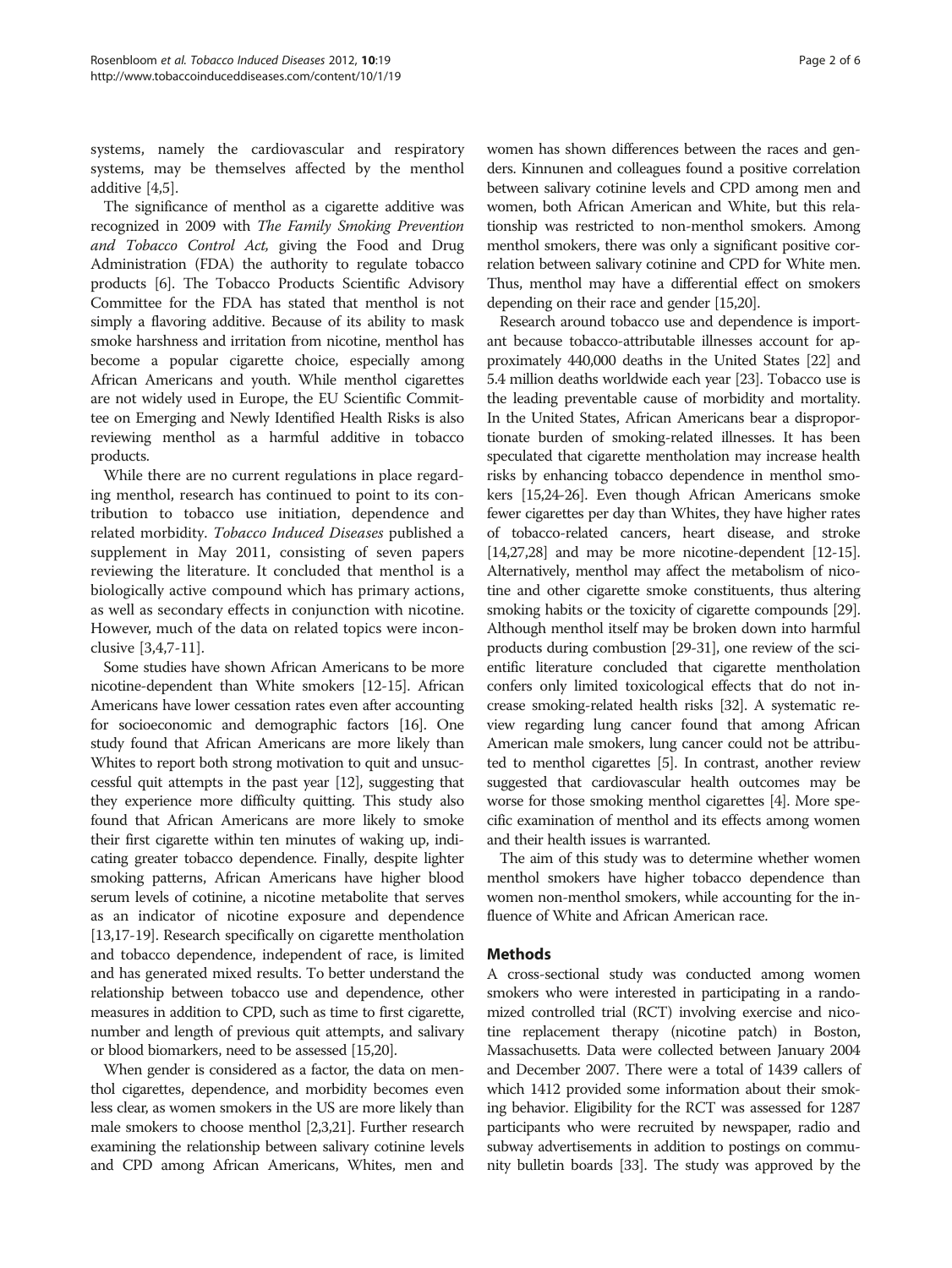Harvard Medical School Office for Research Subject Protection (August 2003, Protocol number M10951-109). A verbal consent was obtained from each caller. Providing any or no answer was voluntary, and each participant was informed that the data collected could be used in a publication but only in an aggregate manner.

Prospective study participants who called an advertised toll-free number were read a description of the study and asked to complete the screening questionnaire to determine eligibility for the parent RCT. All callers, including those not interested or eligible for the parent RCT, were asked to complete the screening questionnaire. The telephone screen required participants to report various information about demographic variables, smoking and quitting history, current tobacco use, as well as medical and psychological health history. For the current analysis we included the participants who provided information regarding menthol smoking status, race, tobacco use and dependence measures (n=928).

Tobacco dependence was measured with six selfreported markers: number of cigarettes per day, age started smoking, length of time smoking, current brand, number of previous quit attempts, the time to first cigarette in the morning (TTF) (5 min or less; more than 5 min) [\[34,35\]](#page-5-0), and the longest previous quit time (LQT) (90 days or less; more than 90 days) [\[36\]](#page-5-0).

Separate analyses of variance (ANOVA), with independent variables menthol and race, were conducted with continuous variables age, CPD, age started smoking, years smoking current brand, and number of quit attempts. Pearson's Chi squared test was used to analyze the categorical variables of dependence (% LQT > 90 days, % TTF < 5 min). Tukey's HSD for unequal sample sizes was used for post hoc analysis.

## Results

A total of 198 African American and 730 White smokers provided data both for race and menthol status. Mean age for this sample was 40.9 (10.1) years and CPD was 18.1 (8.0) cigarettes. The results for age and six tobacco use measures by menthol status and race are provided in Table [1.](#page-3-0) For age, there was a significant  $(p=.04)$  interaction between menthol preference and race suggesting that the African American non-menthol smokers were relatively older  $44.3 \pm 10.7$ . There were no significant differences in the post hoc comparisons.

The ANOVAs conducted showed no significant menthol preference main effects on cigarettes per day, age of smoking initiation, number of years smoking current brand, and number of quit attempts. However, significant race main effects were found. African American smokers smoked fewer CPD (p< .001), started smoking at an older age  $(p = .04)$  and had smoked the same brand for a greater length of time than White smokers.

Menthol smokers showed evidence of greater tobacco dependence than non-menthol smokers. We found that a larger percentage of the menthol smokers (49.0%) than the non-menthol smokers (36.0 %) reported smoking their first cigarette within 5 minutes of waking up in the morning ( $p < .01$ ); and fewer of the menthol smokers (44.0%) than the non-menthol smokers (68.3%) reported a previous quit attempt of greater than 90 days ( $p < .01$ ).

## **Discussion**

Among women smokers seeking tobacco dependence treatment, a significant difference according to menthol use status was observed on two measures of tobacco dependence: time to first cigarette in the morning and longest previous quit attempt. We found that more of the menthol smokers, as compared to the non-menthol smokers, reported smoking their first cigarette within 5 minutes of waking up in the morning. Additionally, fewer menthol smokers reported a previous quit attempt of greater than 90 days. The data suggest that, among women smokers, menthol cigarette use is associated with higher tobacco dependence. These findings compare closely with an earlier study of women smokers which showed that menthol smokers had a shorter time to first cigarette in the morning than non-menthol smokers [[37](#page-5-0)]. Another study found that smokers of menthol cigarettes were less likely to make quit attempts and more likely to relapse as compared to non-menthol smokers [\[26\]](#page-4-0). When comparing race, an observational study found that, on average, African American smokers reported a shorter time to first cigarette in the morning [\[17](#page-4-0)]. Menthol was not evaluated separately in this analysis but was reported as a possible mitigating factor.

On the other hand, a prospective study of smoking cessation found no association between cigarette mentholation and various measures of nicotine dependence, including smoking cessation, number of cigarettes per day, and time to first cigarette [[15](#page-4-0)]. Another study found that although African Americans are less likely to quit, smoking menthol cigarettes did not affect cessation rates in either race [\[25](#page-4-0)]. A recent review article concluded that menthol smokers are more nicotine dependent when using certain markers, such as time to first cigarette in the morning and night waking to smoke. However, when using other markers for dependence, such as cigarettes per day, this was not true [\[8\]](#page-4-0). These mixed results suggest that more definitive research is needed, preferably using biochemical verification in addition to self-reported measures.

Despite the observation of fewer cigarettes smoked per day, higher measures of dependence were observed among menthol smokers. Two potential mechanisms may be used to account for the higher tobacco dependence. Menthol may facilitate greater absorption of cigarette smoke toxins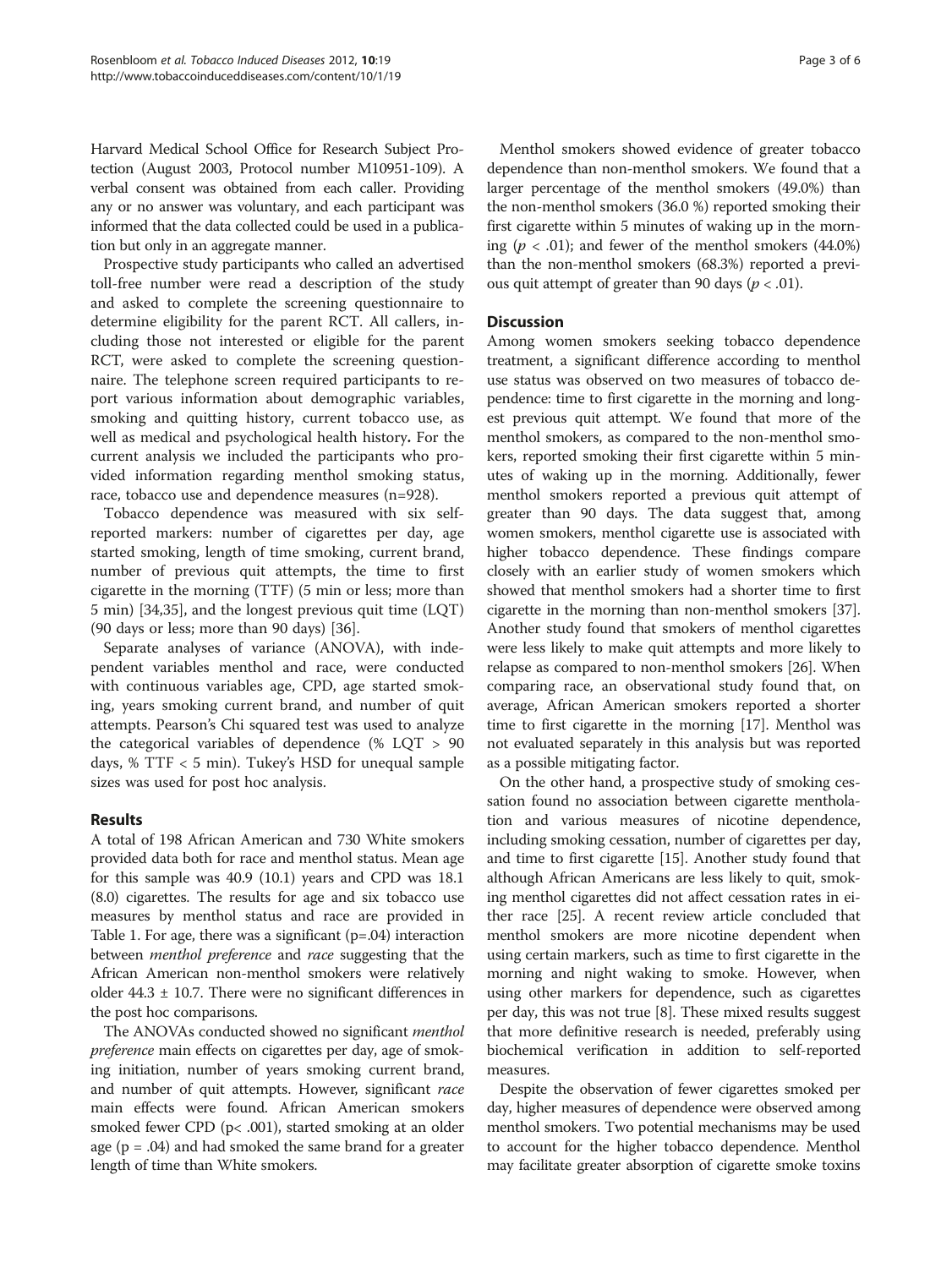<span id="page-3-0"></span>

|  |  |  |  |  |  |  | Table 1 Demographic, tobacco use and dependence measure by menthol and non-menthol smokers (M $\pm$ SD) |
|--|--|--|--|--|--|--|---------------------------------------------------------------------------------------------------------|
|--|--|--|--|--|--|--|---------------------------------------------------------------------------------------------------------|

| $\tilde{\phantom{a}}$<br>Current age (y) | Menthol         | Non-Menthol     | p-value          |
|------------------------------------------|-----------------|-----------------|------------------|
|                                          | $n = 335$       | $n = 593$       |                  |
| All $(n = 928)$                          | $41.1 \pm 10.1$ | $40.9 \pm 10.1$ | .20 <sup>a</sup> |
| White $(n = 730)$                        | $41.6 \pm 9.9$  | $40.7 \pm 10.1$ | .04 <sup>b</sup> |
| $AA (n = 198$                            | $40.5 \pm 10.2$ | $44.3 \pm 10.7$ |                  |
| Cigs Per day (CPD)                       |                 |                 |                  |
| All                                      | $16.8 \pm 7.4$  | $18.8 \pm 8.2$  | .72 <sup>a</sup> |
| White                                    | $18.7 \pm 7.4$  | $19.1 \pm 8.1$  | .40 <sup>b</sup> |
| AA                                       | $14.9 \pm 6.9$  | $13.9 \pm 7.9$  |                  |
| Age started smoking (y)                  |                 |                 |                  |
| All                                      | $16.7 \pm 5.8$  | $16.1 \pm 4.1$  | .76 <sup>a</sup> |
| White                                    | $16.5 \pm 6.1$  | $16.0 \pm 4.1$  | .23 <sup>b</sup> |
| AA                                       | $17.0 \pm 5.4$  | $17.7 \pm 5.3$  |                  |
| Years smoking current brand              |                 |                 |                  |
| All                                      | $14.5 \pm 10.0$ | $13.2 \pm 10.1$ | .27 <sup>a</sup> |
| White                                    | $13.4 \pm 9.8$  | $13.1 \pm 10.2$ | .34 <sup>b</sup> |
| AA                                       | $15.7 \pm 10.0$ | $12.9 \pm 6.9$  |                  |
| # Quit attempts                          |                 |                 |                  |
| All                                      | $3.1 \pm 3.2$   | $3.3 \pm 3.0$   | .81 <sup>a</sup> |
| White                                    | $3.2 \pm 3.3$   | $3.3 \pm 3.0$   | .98 <sup>b</sup> |
| AA                                       | $3.0 \pm 3.1$   | $3.0 \pm 3.9$   |                  |
| Time To First Cig $(N = 928)$            | $\%$            | $\%$            |                  |
| All <5min                                | 49.0 %          | 36.0 %          | $< .001^{\circ}$ |
| n=928 >5min                              | 51.0 %          | 69.0 %          |                  |
| White <5min                              | 39.5 %          | 35.7 %          | .36 <sup>c</sup> |
| $n = 730 > 5min$                         | 60.5 %          | 64.3 %          |                  |
| AA <5min                                 | 58.3 %          | 40.0 %          | .06 <sup>c</sup> |
| $n = 198 > 5min$                         | 41.7 %          | 60.0 %          |                  |
| Longest Quit Time (months; n=928)        |                 |                 |                  |
| All <90 days                             | 56.0 %          | 46.5 %          | .01 <sup>c</sup> |
| >90 days                                 | 44.0 %          | 68.3 %          |                  |
| White <90 days                           | 46.6 %          | 53.7 %          | .11 <sup>c</sup> |
| >90 days                                 | 53.4 %          | 46.3 %          |                  |
| AA <90 days                              | 58.2 %          | 42.8 %          | .13 <sup>c</sup> |
| >90 days                                 | 41.8 %          | 57.2 %          |                  |

a<br>Menthol preference main effect; <sup>b</sup>Menthol preference x Race interaction; <sup>c</sup>Pearson Chi-square.

by allowing for deeper, prolonged inhalation and larger puffs [[14](#page-4-0)[,29,31](#page-5-0)], or by increasing the permeability of respiratory membranes [\[29,38\]](#page-5-0). Menthol imparts a soothing, "cooling" sensation by stimulating cold receptors in the respiratory tract [[14](#page-4-0)[,39\]](#page-5-0). As a cigarette additive, menthol may mask the irritation of cigarette smoke upon inhalation. Differences in tobacco dependence between menthol and non-menthol smokers should be investigated further to establish whether menthol encourages initiation of tobacco use, especially among youth, as well as further explore the relationship between menthol and tobacco dependence.

Several methodological limitations must be acknowledged. The sample was based upon women from an urban area of the northeastern region of the United States who were interested in quitting smoking, and therefore may not represent all smokers. The cross-sectional design also limits conclusions regarding the nature of the relationship between menthol preference and dependence. In addition, the data for tobacco dependence and morbidity were selfreported, and thus subject to recall or reporting biases. Future studies may use blood cotinine levels, a nicotine metabolite, to measure tobacco exposure. Socioeconomic status was not included as a factor in this analysis. Future research should include this element as lower socioeconomic status has been linked with increased markers of tobacco dependence [[40](#page-5-0)]. Finally, regression analyses,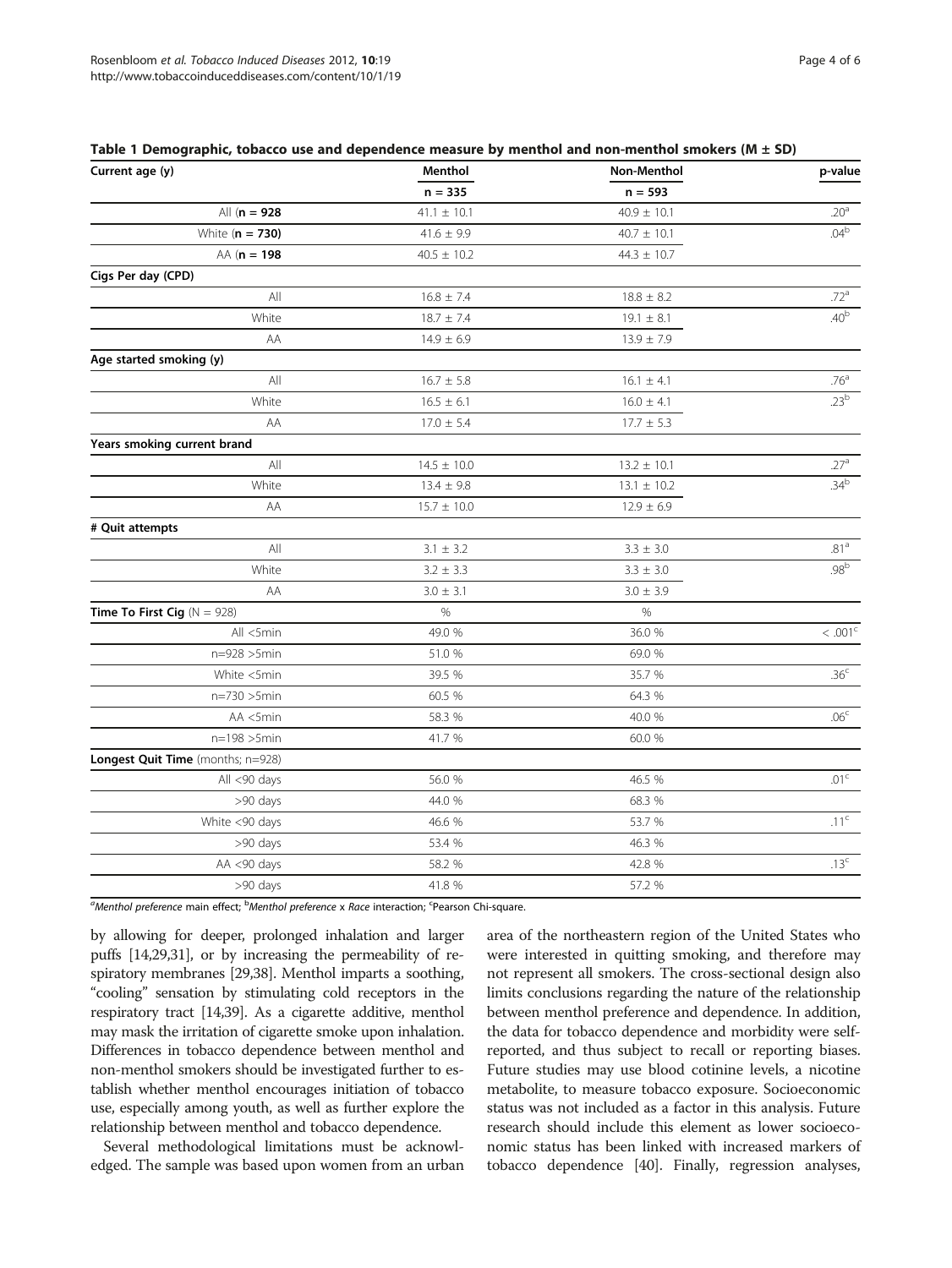<span id="page-4-0"></span>which would simultaneously assess the influence of multiple independent variables on tobacco dependence outcomes, might offer a more definitive interpretation of the data. This approach was not used owing to small cell sizes for African American, non-menthol smokers.

## Conclusions

Women menthol smokers show increased evidence of tobacco dependence, including smoking their first cigarette within five minutes of waking and having a history of shorter previous quit attempts. This study confirmed previous research that African Americans, who are more likely than Whites to smoke menthol cigarettes, smoke fewer cigarettes per day. This suggests that menthol smokers may find it more difficult to quit smoking and specifically African Americans who predominantly smoke menthol cigarettes. Since there are relatively few previous studies looking at menthol, race, health and tobacco dependence disparities, this foundational data is an important basis for future research. However, more research is needed to identify the exact relationship between race and menthol cigarettes in order to create targeted successful cessation programs.

#### Competing interests

The authors declare that they have no competing interests.

#### Authors' contributions

JR participated in the design of the study, the data collection and analysis, and the drafting of the manuscript. VR participated in the data analysis and the drafting of the manuscript. KR participated in the design of the study and the data collection. JW participated in the data collection and drafting of the manuscript. TK conceived of the study, acquired funding and participated in its design and coordination, data analysis and drafting of the manuscript. All authors read and approved the final manuscript.

#### Authors' information

The present work was conducted as a student at the Harvard School of Dental Medicine.

#### Acknowledgements

This work was supported by the National Institutes of Health [grant number NIH-IDA12503] to [T.K.]; the Harvard Medical School Office for Enrichment Programs to [J.E.R.]; and the Harvard School of Dental Medicine.

#### Author details

<sup>1</sup>Tobacco Dependence Treatment & Research, Department of Oral Health Policy and Epidemiology, Harvard School of Dental Medicine, Harvard Medical School, 188 Longwood Avenue, Boston, MA 02115, USA. <sup>2</sup>Total Health Care, 1501 Division Street, Baltimore, MD 21217, USA. <sup>3</sup>Center for Global Tobacco Control, Department of Society, Human Development and Health, Harvard School of Public Health, 677 Huntington Ave, Boston, MA 02115, USA. <sup>4</sup>Department of Psychiatry, Boston Medical Center, 771 Albany Street, Dowling 7103, Boston, MA 02118, USA. <sup>5</sup>Oliver Wyman, Health & Life Sciences, 1166 Avenue of the Americas, New York, NY 10036, USA.

#### Received: 1 September 2011 Accepted: 19 November 2012 Published: 27 November 2012

## References

- Gardiner PS: The African Americanization of menthol cigarette use in the United States. Nicotine Tob Res 2004, 6:(Suppl 1)S55–S65.
- 2. Giovino GA, Sidney S, Gfroerer JC, O'Malley PM, Allen JA, Richter PA, Cummings KM: Epidemiology of menthol cigarette use. Nicotine Tob Res 2004, 6:(Suppl 1)S67–S81.
- 3. Caraballo RS, Asman K: Epidemiology of menthol cigarette use in the United States. Tob Induc Dis 2011, 9:(Suppl 1)S1.
- 4. Hoffman AC: The health effects of menthol cigarettes as compared to non-menthol cigarettes. Tob Induc Dis 2011, 9: (Suppl 1) S7.
- 5. Lee PN: Systematic review of the epidemiological evidence comparing lung cancer risk in smokers of mentholated and unmentholated cigarettes. BMC Pulm Med 2011, 11:18.
- 6. Public Law 111-31, H.R. 1256: [http://www.gpo.gov/fdsys/pkg/PLAW-](http://www.gpo.gov/fdsys/pkg/PLAW-111publ31/pdf/PLAW-111publ31.pdf)[111publ31/pdf/PLAW-111publ31.pdf](http://www.gpo.gov/fdsys/pkg/PLAW-111publ31/pdf/PLAW-111publ31.pdf) (accessed 25 Sept 2012).
- 7. Hoffman AC, Miceli D: Menthol cigarettes and smoking cessation behavior. Tob Induc Dis 2011, 9:(Suppl 1)S6.
- 8. Hoffman AC, Simmons D: Menthol cigarette smoking and nicotine dependence. Tob Induc Dis 2011, 9:(Suppl 1):S5.
- 9. Rising J, Wasson-Blader K: Menthol and initiation of cigarette smoking. Tob Induc Dis 2011, 9: (Suppl 1) S4.
- 10. Rising J, Alexander L: Marketing of menthol cigarettes and consumer perceptions. Tob Induc Dis 2011, 9(Suppl 1):S2.
- 11. Lawrence D, Cadman B, Hoffman AC: Sensory properties of menthol and smoking topography. Tob Induc Dis 2011, 9:(Suppl 1)S3.
- 12. Royce JM, Hymowitz N, Corbett K, Hartwell TD, Orlandi MA: Smoking cessation factors among African Americans and Whites. Am J Public Health 1993, 83:220–226.
- 13. Wagenknecht LE, Cutter GR, Haley NJ, Sidney S, Manolio TA, Hughes GH, Jacobs DR: Racial differences in serum cotinine levels among smokers in Coronary Artery Risk Development in (Young) Adults study. Am J Public Health 1990, 80:1053–1056.
- 14. Garten S, Falkner RV: Role of mentholated cigarettes in increased nicotine dependence and greater risk of tobacco-attributable disease. Prev Med 2004, 38:793–798.
- 15. Hyland A, Garten S, Giovino GA, Cummings KM: Mentholated cigarettes and smoking cessation: findings from COMMIT. Community Intervention Trial for Smoking Cessation. Tob Control 2002, 11:135–139.
- 16. Novotny TE, Warner KE, Kendrick JS, Remington PL: Smoking by Blacks and Whites: socioeconomic and demographic differences. Am J Public Health 1988, 78:1187–1189.
- 17. Perez-Stable EJ, Herrera B, Jacob P III, Benowitz NL: Nicotine metabolism and intake in black and white smokers. JAMA 1998. 280:152-156.
- 18. Caraballo RS, Giovino GA, Pechacek TF, Mowery PD, Richter PA, Strauss WJ, Sharp DJ, Eriksen MP, Pirkle JL, Maurer KR: Racial and ethnic differences in serum cotinine levels of cigarette smokers. JAMA 1998, 280:135–139.
- 19. Clark PI, Gautam S, Gerson LW: Effect of menthol cigarettes on biochemical markers of smoke exposure among black and white smokers. Chest 1996, 110:1194–1198.
- 20. Mustonen TK, Spencer SM, Hoskinson RA Jr, Sachs DPL, Garvey AJ: The influence of gender, race, and menthol content on tobacco exposure measures. Nicotine Tob Res 2005, 7:581–590.
- 21. Allen B, Unger JB: Sociocultural correlates of menthol cigarette smoking among adult Africa Americans in Los Angeles. Nicotine Tob Res 2007, 9:447–451.
- 22. Centers for Disease Control and Prevention (CDC): Cigarette smokingattributable morbidity - United States, 2000. MMWR Morb Mortal Wkly Rep 2003, 52:842–844.
- 23. World Health Organization: WHO Report on the Global Tobacco Epidemic, 2008: The MPOWER package. Geneva: World Health Organization; 2008.
- 24. Henningfield JE, Benowitz NL, Ahijevych K, Garrett BE, Connolly GN, Wayne GF: Does menthol enhance the addictiveness of cigarettes? An agenda for research. Nicotine Tob Res 2003, 5:9–11.
- 25. Muscat JE, Richie JP Jr, Stellman SD: Mentholated cigarettes and smoking habits in whites and blacks. Tob Control 2002, 11:368–371.
- 26. Pletcher MJ, Hulley BJ, Houston T, Kiefe CI, Benowitz N, Sidney S: Menthol cigarettes, smoking cessation, atherosclerosis, and pulmonary function: the Coronary Artery Risk Development in Young Adults (CARDIA) Study. Arch Intern Med 2006, 166:1915–1922.
- 27. Centers for Disease Control and Prevention (CDC): Tobacco use among U. S. racial/ethnic groups – African Americans, American India and Alaska Natives, Asian Americans and Pacific Islanders, Hispanics. A Report of the Surgeon General. Executive summary. MMWR Recomm Rep 1998, 47:1–16.
- 28. Richardson TL: African-American smokers and cancers of the lung and of the upper respiratory and digestive tracts: Is menthol part of the puzzle? Wes J Med 1997, 166:189-194.